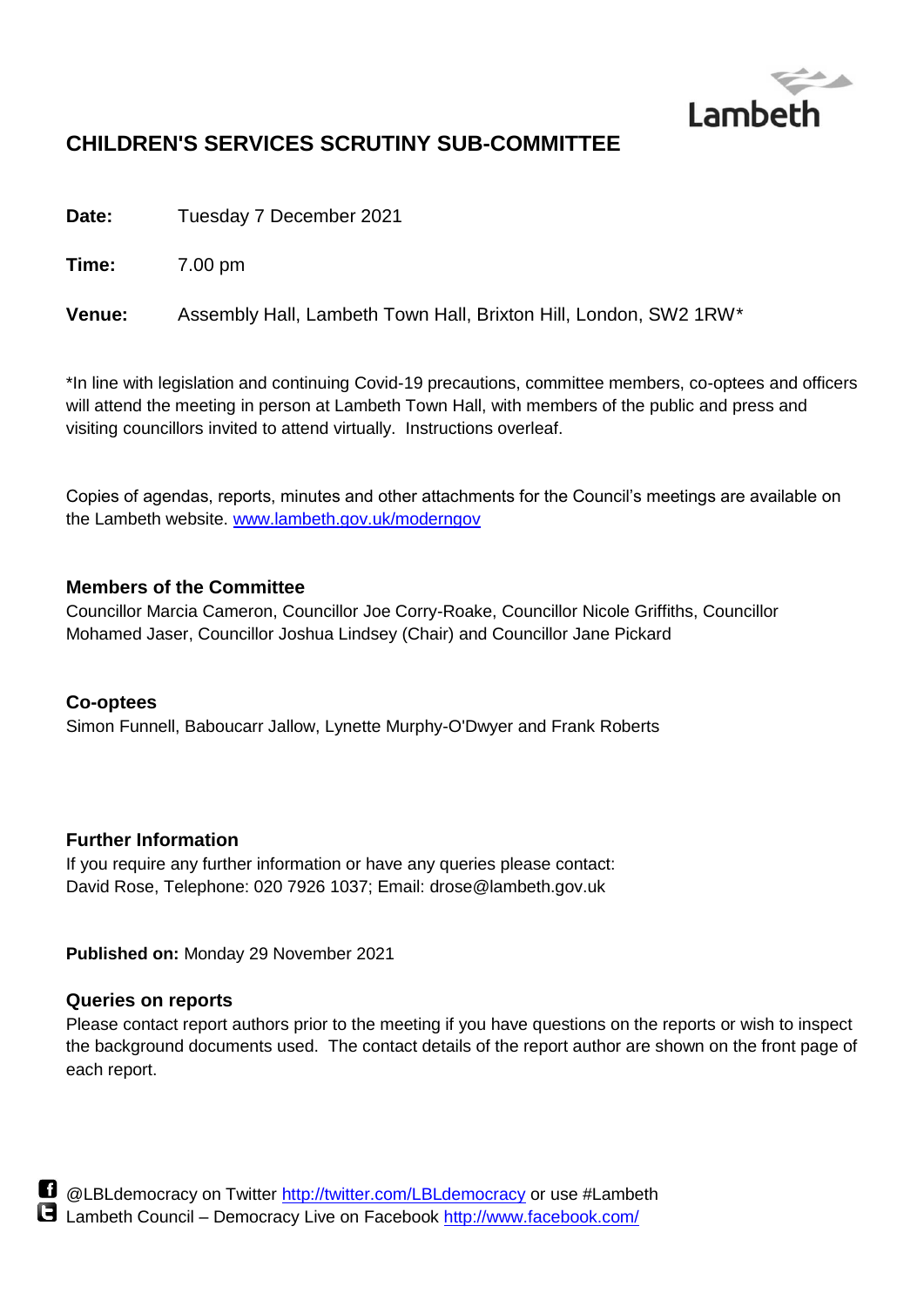#### **How to access the meeting**

In line with legislation, Committee members and officers will attend the meeting in person at Lambeth Town Hall.

Reflecting current [government guidance](https://eur03.safelinks.protection.outlook.com/?url=https%3A%2F%2Fwww.gov.uk%2Fgovernment%2Fpublications%2Fcovid-19-response-summer-2021-roadmap%2Fcoronavirus-how-to-stay-safe-and-help-prevent-the-spread&data=04%7C01%7CDRose%40lambeth.gov.uk%7C920c3366cfe8489ce84508d9477845a3%7Cc4f22780485f4507af4a60a971d6f7fe%7C0%7C0%7C637619404149669062%7CUnknown%7CTWFpbGZsb3d8eyJWIjoiMC4wLjAwMDAiLCJQIjoiV2luMzIiLCJBTiI6Ik1haWwiLCJXVCI6Mn0%3D%7C1000&sdata=qCjZikeU59%2B%2BJyIQQxjY4%2BJUWVugdnzPAJLvDaMv3lY%3D&reserved=0) to help prevent the spread of Covid-19, members of the public, are invited to attend virtually. If you wish to attend the meeting in person, public access can be made available for limited numbers, but please contact Democratic Services (details on the front sheet of the agenda or [Democracy@lambeth.gov.uk\)](mailto:Democracy@lambeth.gov.uk) before the meeting so that arrangements can be made.

#### **For Members of the Public**

If you want to watch the live broadcast, this meeting is available to view as a Microsoft Teams Live Event. If you are new to Microsoft Teams, clicking [here](https://teams.microsoft.com/l/meetup-join/19%3ameeting_YmI4OWMwZTEtNzA0NC00ZTNkLTgxMDAtZTQxN2IwOWNmZjdj%40thread.v2/0?context=%7b%22Tid%22%3a%22c4f22780-485f-4507-af4a-60a971d6f7fe%22%2c%22Oid%22%3a%227be13875-93f9-418e-8f7c-efc6638b3a6d%22%2c%22IsBroadcastMeeting%22%3atrue%7d&btype=a&role=a) will take you to the meeting page where you will be prompted to download the app or watch on the web instead. Please follow the instructions to watch on the web. On doing so, you can join our live event anonymously.

Members of the public wishing to make representations at this meeting must inform Democratic Services (see front page for contact details) by 12pm on Monday 06 December 2021.

If you are unable to attend virtually, there is limited space in the meeting room, but please contact the clerk (details on the first page) to ensure we can make the necessary arrangements.

#### **For Members of the Committee**

In line with legislation, committee members will attend the meeting in person at Lambeth Town Hall.

## **For elected Members of the Council**

Councillors who are not members of the Committee but wish to attend the meeting must inform Democratic Services by 12pm on Monday 06 December 2021. Upon doing so they will be invited to attend the meeting virtually.

## **Digital engagement**

We encourage people to use Social Media and we normally tweet from most Council meetings. To get involved you can tweet us @LBLDemocracy.

## **Audio/Visual Recording of meetings**

Everyone is welcome to record meetings of the Council and its Committees using whatever, nondisruptive, methods you think are suitable. If you have any questions about this please contact Democratic Services (members of the press please contact the Press Office).

Please note that the Chair of the meeting has the discretion to halt any recording for a number of reasons including disruption caused by the filming or the nature of the business being conducted.

Persons making recordings are requested not to put undue restrictions on the material produced so that it can be reused and edited by all local people and organisations on a non-commercial basis.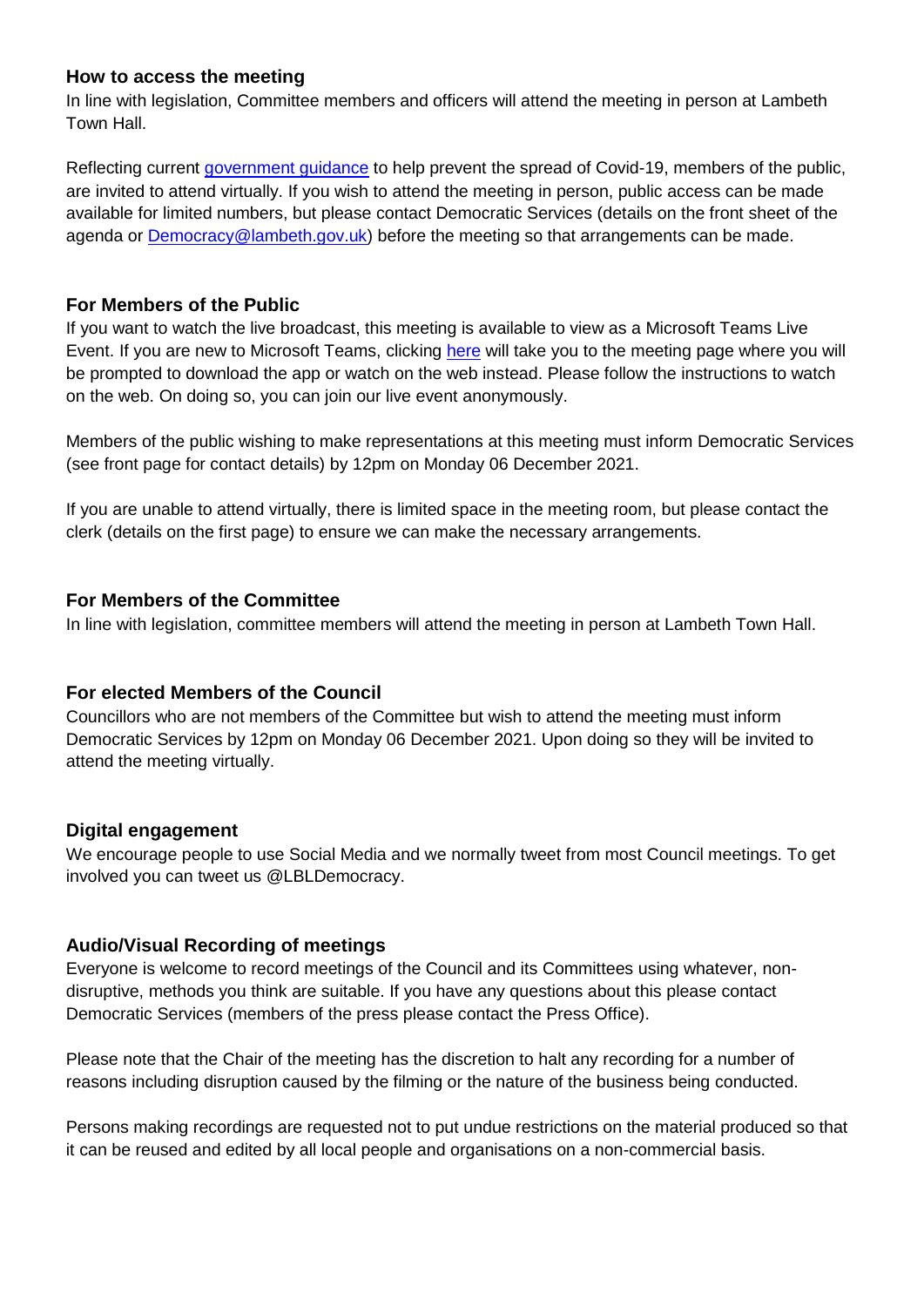## **Representation**

Ward Councillors may be contacted directly to represent your views to the Council: (details via the website [www.lambeth.gov.uk\)](http://www.lambeth.gov.uk/)

# **Security**

Please be aware that you may be subject to bag searches and asked to sign in at meetings that are held in public. Failure to comply with these requirements could mean you are denied access to the meeting. There is also limited seating which is allocated on a first come first serve basis, and you should aim to arrive at least 15 minutes before the meeting commences. For more details please visit: [our website.](http://www.lambeth.gov.uk/elections-and-council/meetings-minutes-and-agendas/getting-involved-in-decision-making-guide)

Please contact Democratic Services for further information – 020 7926 2170 or the number on the front page.

# **Directions to Lambeth Town Hall, London, SW2 1RW**

Lambeth Town Hall is located at the southern end of Brixton Road and is a highly visible landmark. It can be accessed via a number of bus routes and is a short walk from both Brixton Station and Brixton Underground Station.